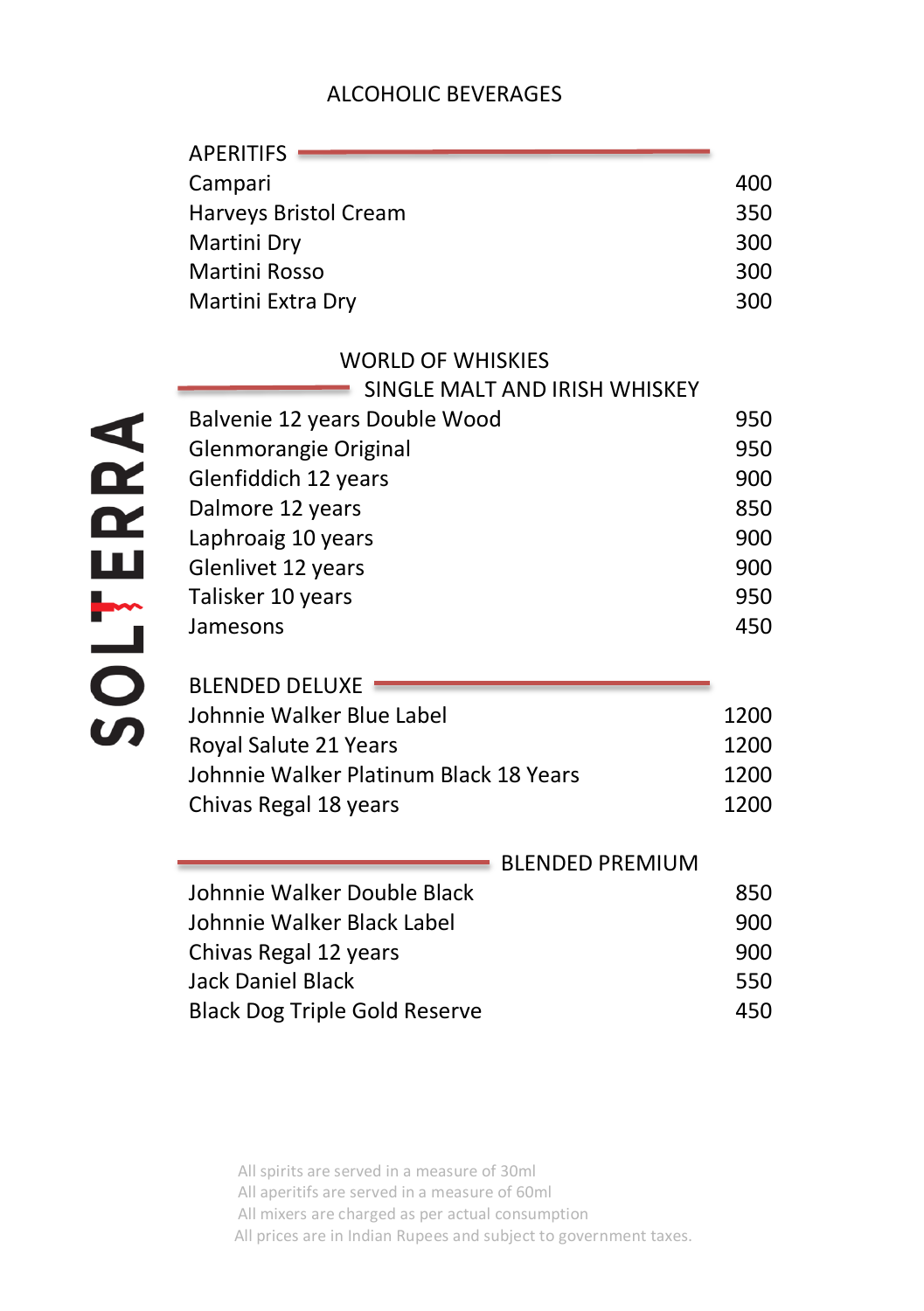| J&B Rare                       | 500  |
|--------------------------------|------|
| 100 Pipers 12 Years            | 500  |
| Johnnie Walker Red Label       | 500  |
| Teacher's 50                   | 500  |
| <b>Ballantine's</b>            | 400  |
| William Grant's Family Reserve | 400. |

| 500 |
|-----|
| 500 |
| 400 |
| 425 |
| 395 |
| 375 |
| 400 |
| 350 |
| 350 |
|     |

#### VODKA

|                         | 'IMPORTED VODKA |
|-------------------------|-----------------|
| Grey Goose              | 700             |
| Ciroc                   | 700             |
| <b>Belvedere</b>        | 650             |
| Absolut                 | 450             |
| <b>Absolut Flavours</b> | 400             |

| DOMESTIC VODKA                |     |
|-------------------------------|-----|
| Smirnoff                      | 350 |
| Smirnoff Green Apple / Orange | 345 |
| Romanov                       | 200 |
| Fuel                          | 200 |
|                               |     |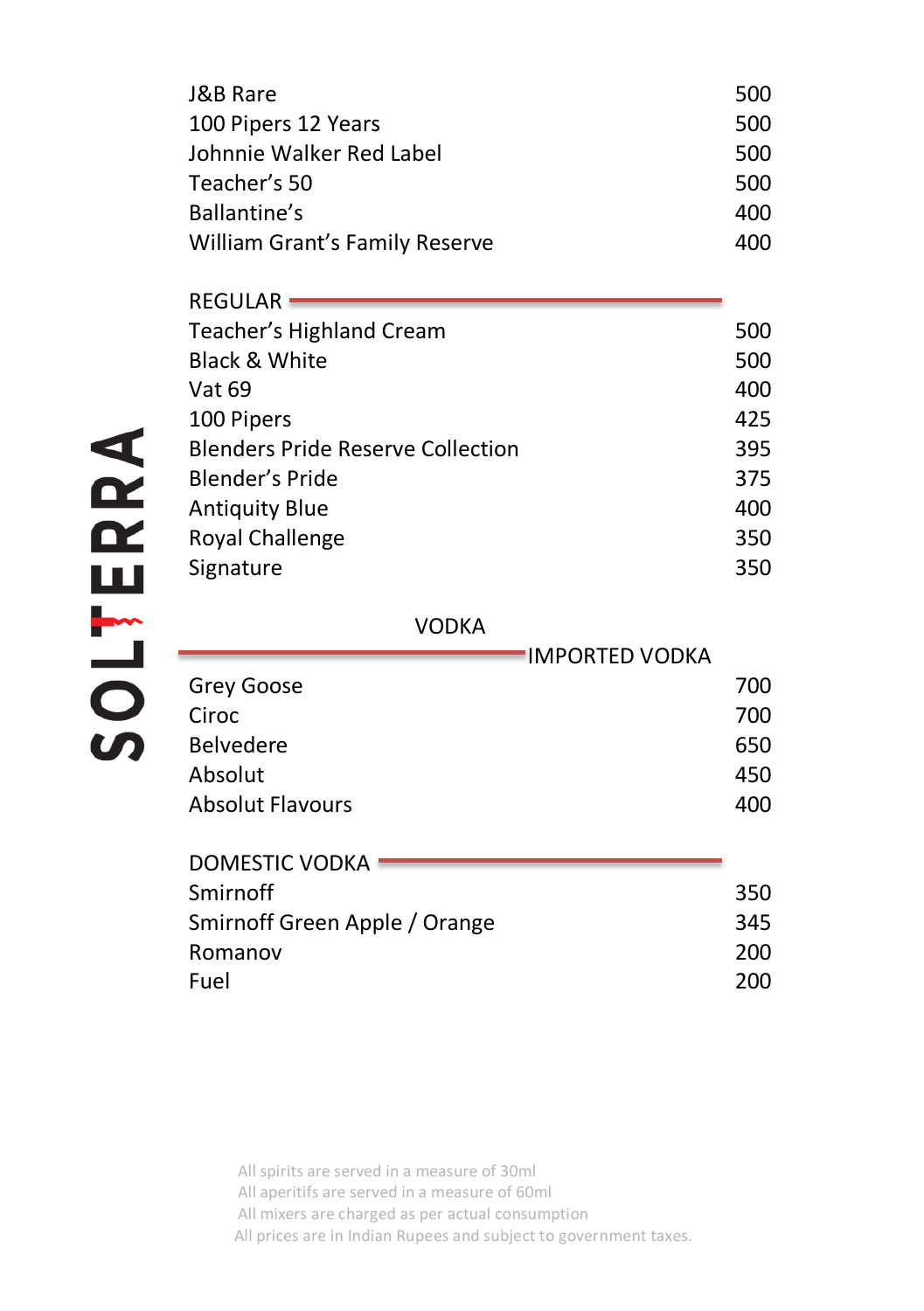| <b>IMPORTED RUM</b><br>Malibu               | 350        |
|---------------------------------------------|------------|
| Captain Morgan                              | 300        |
|                                             |            |
| <b>DOMESTIC RUM</b>                         |            |
| Havana Club 7 Years                         | 550        |
| Havana Club 3 Years                         | 425        |
| <b>Bacardi Breezer</b>                      | 300        |
| <b>Bacardi Black</b>                        | 350        |
| Bacardi Gold                                | 375        |
| <b>Bacardi</b>                              | 350        |
| Old Monk                                    | 250        |
| <b>TEQUILA</b>                              |            |
| Sauza                                       | 410        |
| Camino Bianco                               | 350        |
|                                             |            |
| GIN                                         |            |
| <b>IMPORTED</b>                             |            |
| Tanqueray no 10                             | 500        |
| <b>Bombay Sapphire</b>                      | 550        |
|                                             | 400        |
| Tanqueray London Dry                        |            |
| <b>Beefeater</b>                            | 350        |
| Gordon's                                    | 325        |
|                                             |            |
| <b>DOMESTIC</b><br><b>Blue Riband</b>       | 200        |
|                                             |            |
| <b>COGNAC</b>                               |            |
| Hennessy XO                                 | 2200       |
| <b>Hennessy VSOP</b>                        | 900        |
| <b>Remy Martin VSOP</b><br>Courvoisier VSOP | 800<br>800 |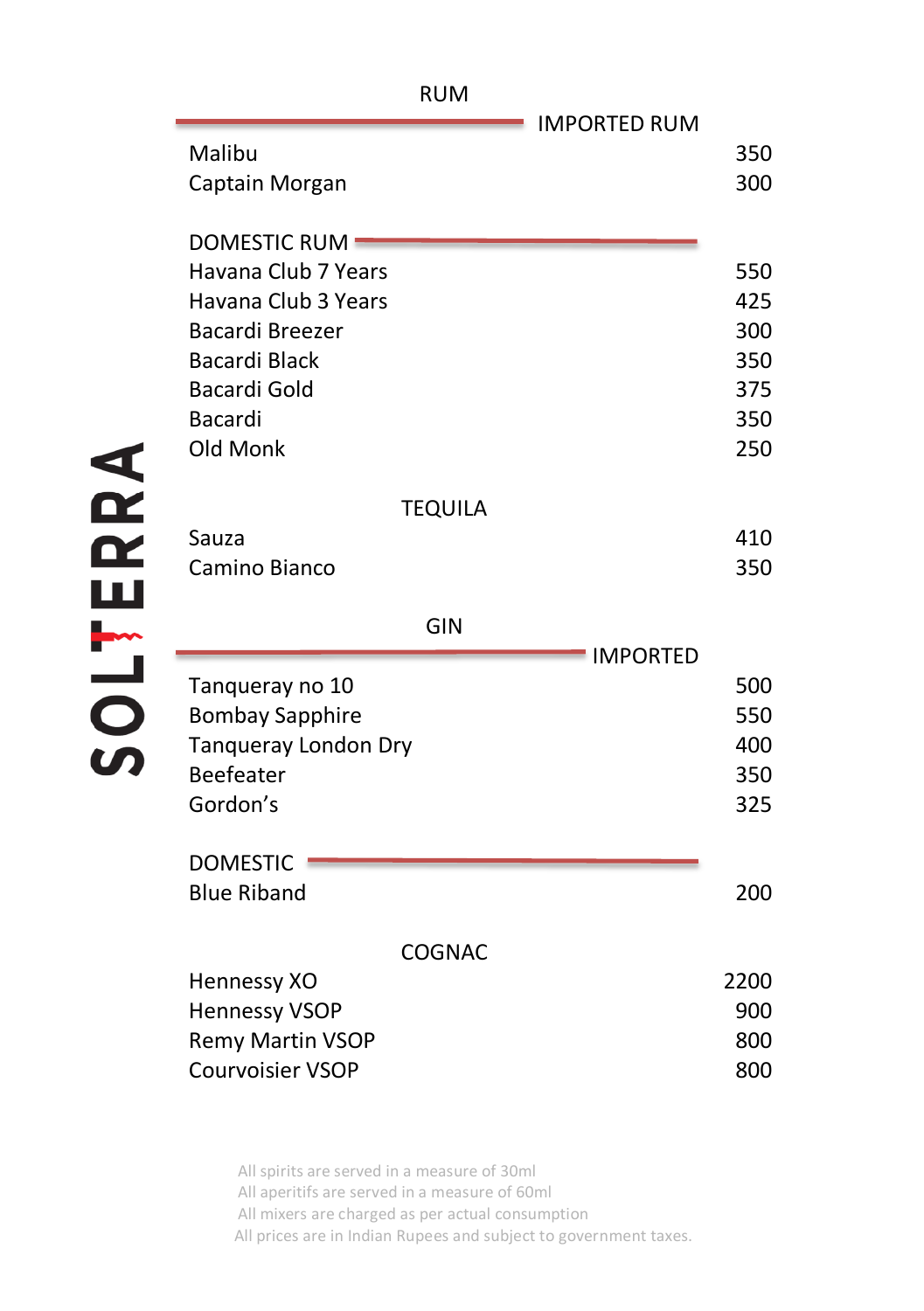# LIQUEUR

| Bailey's Irish Cream   | 410 |
|------------------------|-----|
| Cointreau              | 300 |
| Kahlua                 | 350 |
| <b>Blue Curaçao</b>    | 300 |
| <b>Triple Sec</b>      | 350 |
| <b>Bols Peppermint</b> | 300 |
|                        |     |

### **WINES**

# INTERNATIONAL SELECTION

| Chablis Albert Bichot, Burgundy, France      | 4000 |
|----------------------------------------------|------|
| Sutter Home Chardonnay, California, USA      | 4000 |
| The Wolftrap Chenin Blanc, Boukenhoutskloof, | 4000 |
| South Africa                                 |      |
| Bibi Graetz Casamata, Toscano Bianco, Italy  | 4000 |
| Baron Philippe de Rothschild, 'Mouton Cadet' | 4000 |
| Bordeaux, France                             |      |
| Artisan & Estates, Camelot, Sauvignon Blanc, | 3800 |
| California, USA                              |      |
| Jacobs Creek Chardonnay, Australia           | 3800 |
|                                              |      |
| RFD                                          |      |

Dominio del Plata Crios Malbec, Argentina 6000 Saint Clair Marlborough Pinot Noir, New Zealand 4000 Chateau Goumin, Merlot Cabernet Sauvignon, France 4000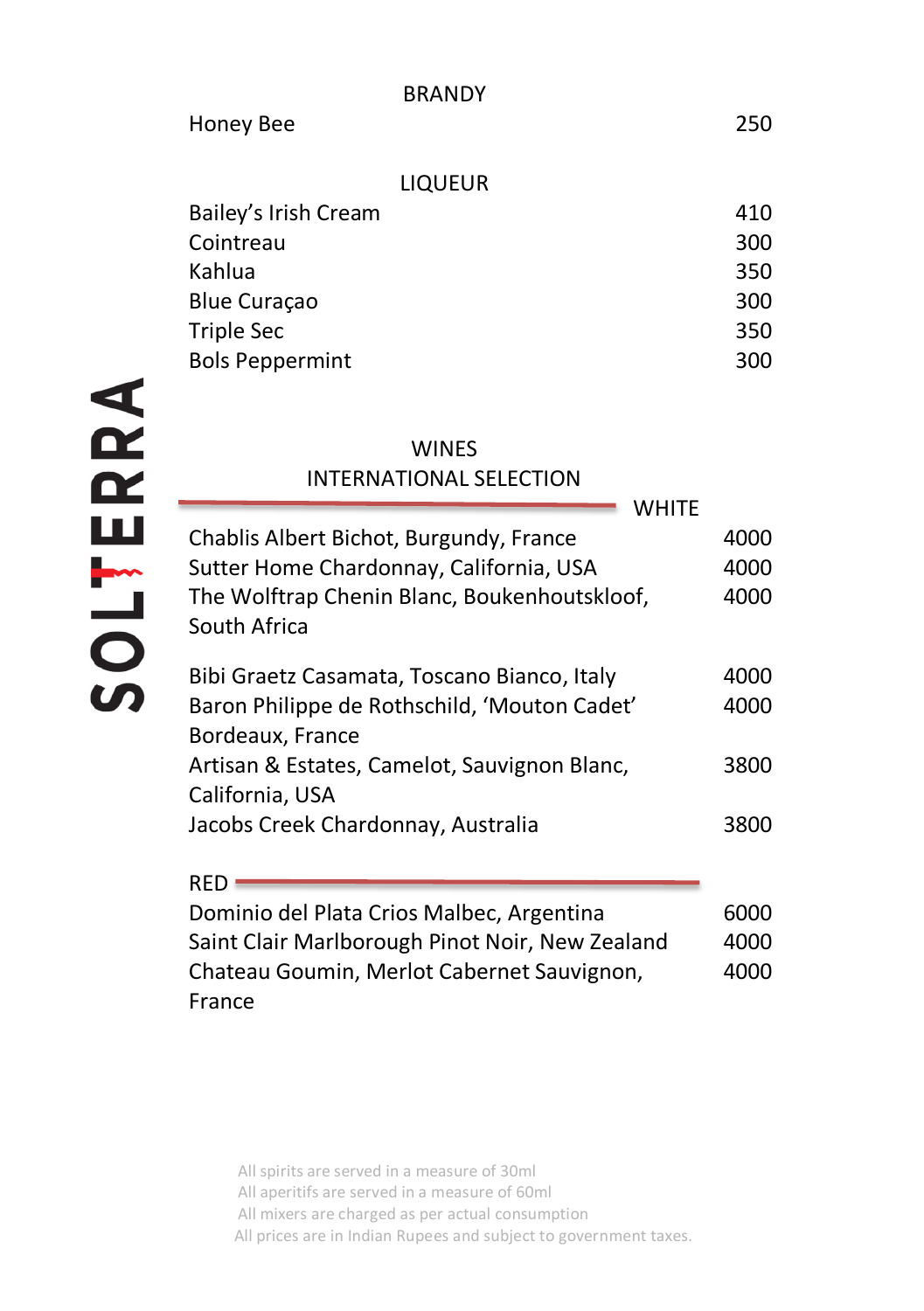| Chateau Bonnet, Merlot Cabernet<br>Sauvignon, France             |               | 4000  |
|------------------------------------------------------------------|---------------|-------|
| The Wolftrap Shiraz, Boekenhoutskloof,<br>South Africa           |               | 4500  |
| Baron Philippe de Rothschild, 'Mouton<br>Cadet' Bordeaux, France |               | 4800  |
| Chianti Sensi, Italy                                             |               | 3800  |
| Sangiovese Marchesi di Frescobaldi,                              |               | 4000  |
| Pater I.G.T. Montalcino, Tuscany, Italy                          |               |       |
| Castello Banfi, Col di Sasso I.G.T.                              |               | 3500  |
| Montalcino, Tuscany, Italy                                       |               |       |
| Jacobs Creek Shiraz Cabernet, Australia                          |               | 3800  |
|                                                                  |               |       |
| <b>INDIA ON THE WINE MAP</b>                                     |               |       |
| <b>WHITE</b>                                                     | <b>Bottle</b> | Glass |
| CHARDONNAY<br>Reveilo                                            | 2500          |       |
| Chateau D'Ori                                                    | 1750          | 550   |
|                                                                  |               |       |
| <b>SAUVIGNON BLANC</b>                                           |               |       |
| Vallonne                                                         | 2000          | 550   |
| Grover                                                           | 2000          | 500   |
| Soma Gold                                                        | 2500          | 500   |
| Sula Vineyards                                                   | 2500          | 500   |
| Chateau D'Ori                                                    | 2000          | 475   |
| York Winery                                                      | 2000          | 320   |
|                                                                  |               |       |
| <b>CHENIN BLANC</b>                                              |               |       |
| Vallonne                                                         | 2000          | 500   |
| Soma Silver                                                      | 2000          | 500   |
| Grover                                                           | 2000          | 500   |
| Fratelli                                                         | 2000          |       |
| Sula Vineyards                                                   | 2000          | 500   |

All spirits are served in a measure of 30ml All aperitifs are served in a measure of 60ml All mixers are charged as per actual consumption

All prices are in Indian Rupees and subject to government taxes.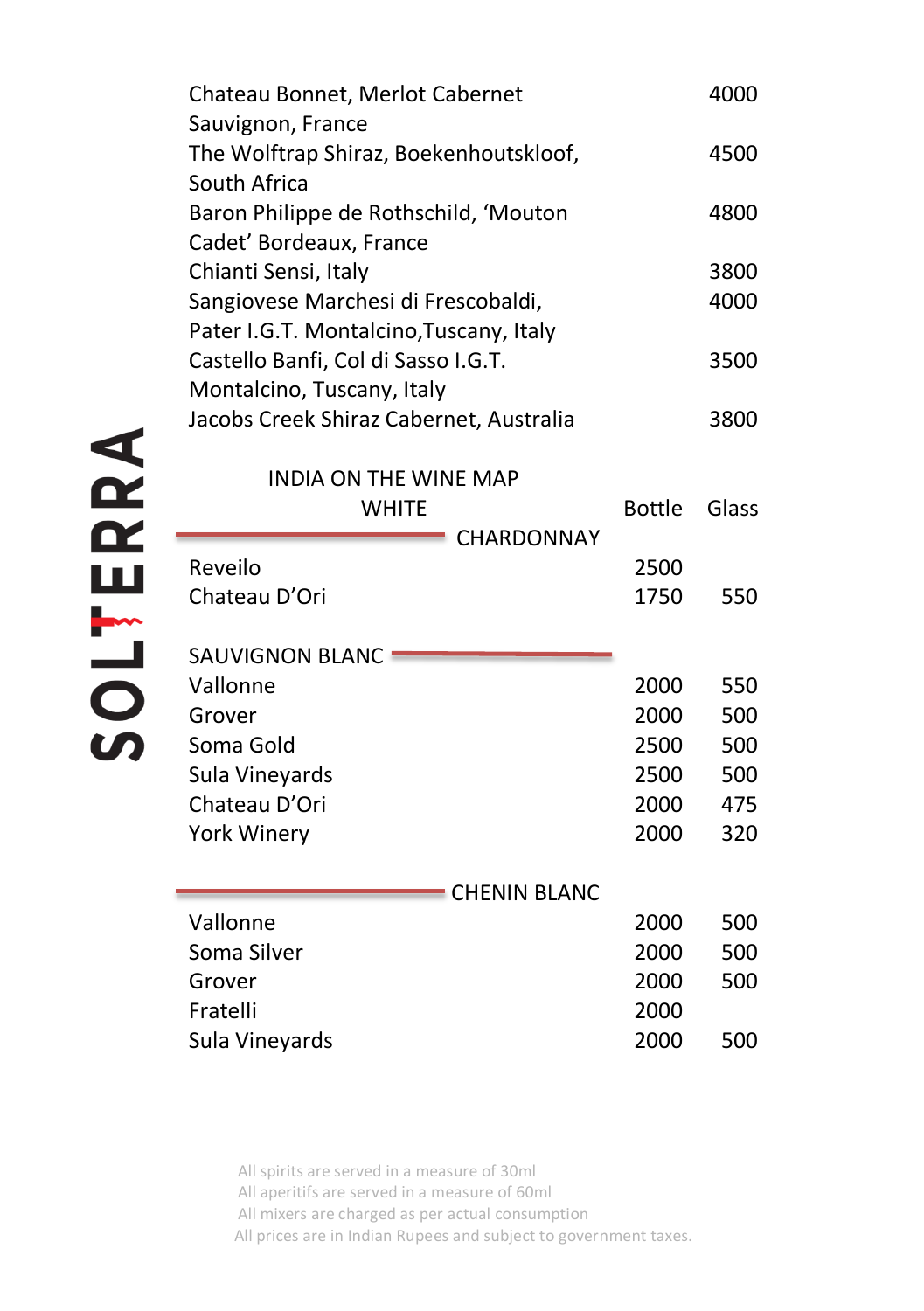| Reveilo                                  | 1750          |       |
|------------------------------------------|---------------|-------|
| <b>York Winery</b>                       | 1750          | 320   |
|                                          |               |       |
| OTHER GRAPE VARIETALS                    |               |       |
| Grover Vijay Amritraj Reserve Collection | 3000          |       |
| Grover La Reserve Blanc Viognier         | 3000          |       |
| <b>Sula Riesling</b>                     | 2000          | 550   |
| Sula Viognier                            | 2000          | 500   |
| <b>Grover Art Collection Viognier</b>    | 2000          | 525   |
| RFD                                      | <b>Bottle</b> | Glass |
| <b>CABERNET SAUVIGNON &amp; BLENDS</b>   |               |       |
| York Arros Shiraz Cabernet Sauvignon     | 2500          |       |
| Grover Vijay Amritraj Reserve Collection | 3000          |       |
| <b>Grover La Reserve</b>                 | 2500          |       |
| Fratelli Cabernet Franc & Shiraz         | 2500          |       |
| Vallonne Cabernet Sauvignon Reserve      | 2500          |       |
| Soma Shiraz Cabernet                     | 2500          |       |
| Four Season Barrique Reserve             | 2500          |       |
| Zampa Cabernet Syrah                     | 2500          | 550   |
| <b>York Cabernet Merlot</b>              | 2000          | 500   |
| Sula Cabernet Shiraz                     | 2000          | 575   |
| <b>MERLOT</b>                            |               |       |
| <b>Vallonne Merlot</b>                   | 2000          |       |
| <b>Grover Art Collection</b>             | 2000          |       |
| Chateau D'Ori                            | 2000          |       |
| Sula Satori                              | 2000          | 550   |
|                                          |               |       |
| <b>SYRAH</b>                             |               |       |
| Sula Rasa                                | 4000          | 275   |
| Four Seasons Barrique Reserve            | 2000          |       |
| Sula Dindori Reserve                     | 2500          | 650   |
| Reveilo                                  | 2000          |       |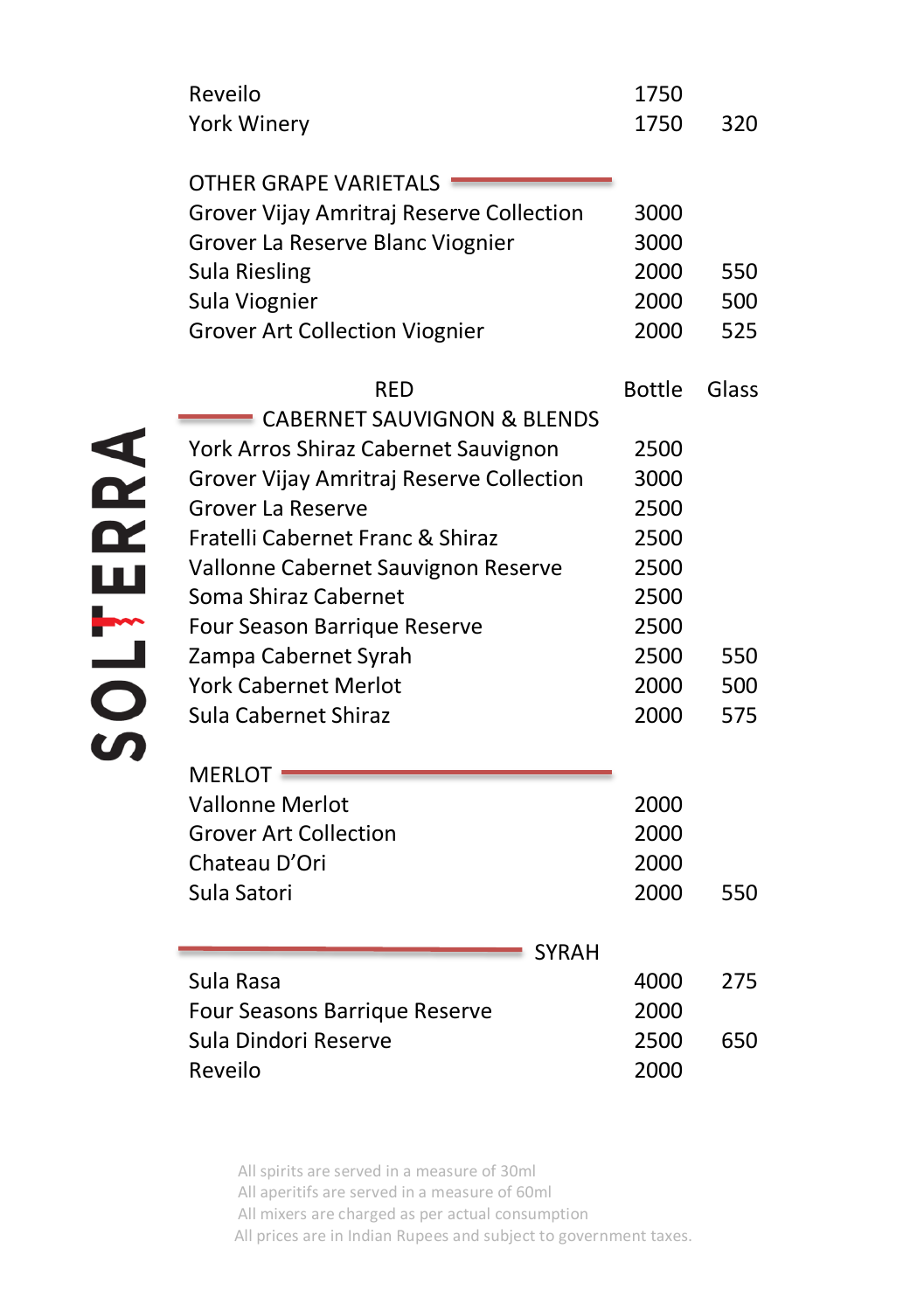| Zampa Vineyards                     | 2000 | 550 |
|-------------------------------------|------|-----|
| OTHER GRAPE VARIFTALS               |      |     |
| Grover Chene Grande Reserve         | 5100 |     |
| Fratelli Sette                      | 2500 |     |
| Reveilo, Nero D'Avola               | 2000 |     |
| <b>ROSE</b>                         |      |     |
| Vallonne                            | 1500 |     |
| Sula Vineyards                      | 1500 | 450 |
| Zampa Vineyards                     | 1500 | 450 |
| Soma                                | 1500 | 475 |
| <b>DESSERT WINE</b>                 |      |     |
| Vallonne Vin de Passerillage 375 ml | 3000 |     |
| Soma 375 ml                         | 1750 |     |
| Sula Late Harvest 375 ml            | 1750 |     |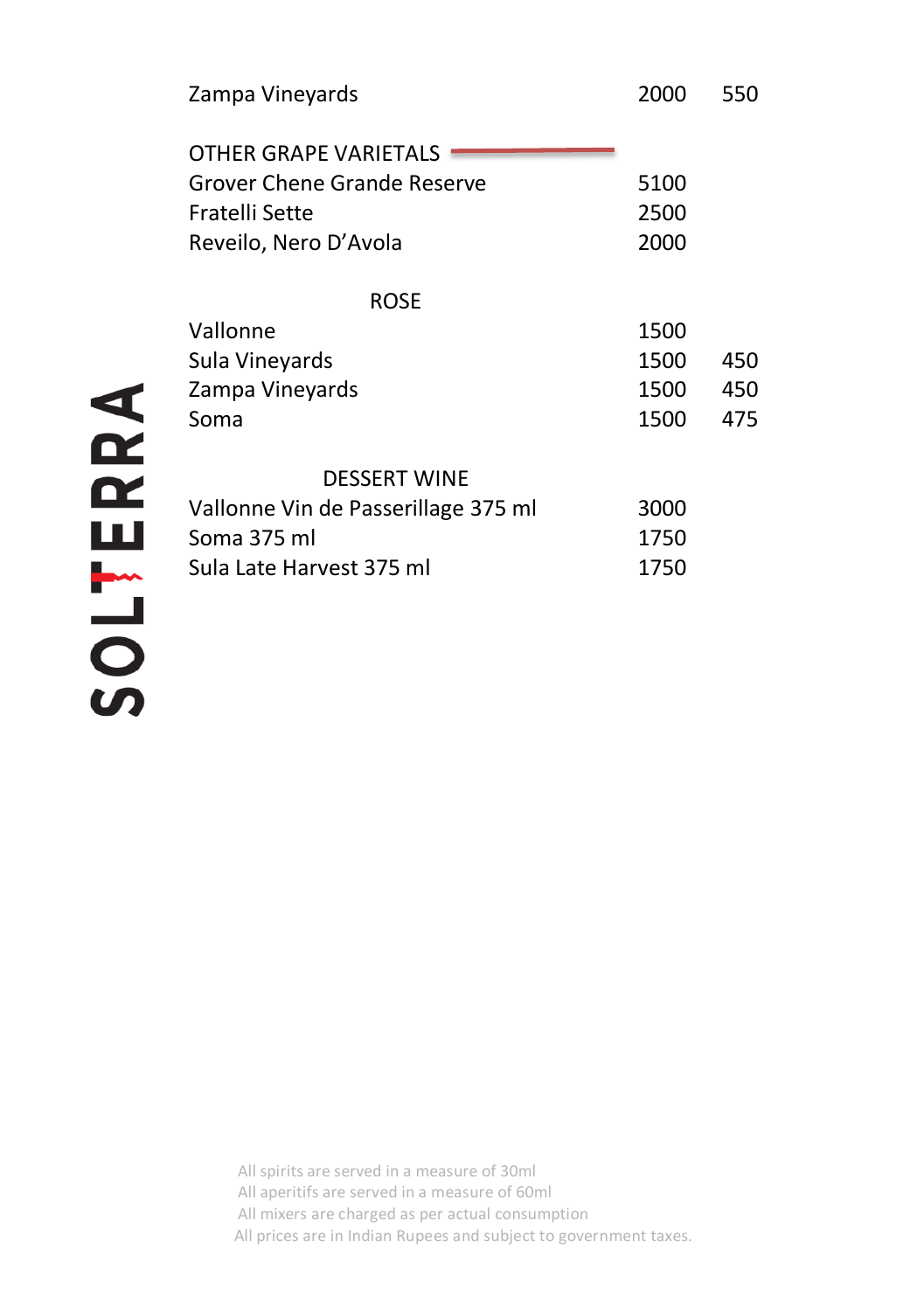| CHAMPAGNE                                                                     |       |
|-------------------------------------------------------------------------------|-------|
| Dom Perignon                                                                  | 20000 |
| Moet & Chandon, Brut Imperial                                                 | 9100  |
| INDIA ON THE SPARKLING                                                        |       |
| <b>Chandon Brut</b>                                                           | 3000  |
| <b>Chandon Limited Edition</b>                                                | 3000  |
| Zampa Brut Rose                                                               | 3000  |
| Sula Brut Rose                                                                | 2500  |
| Sula Brut                                                                     | 2500  |
| Zampa Brut                                                                    | 3000  |
| Sula Seco                                                                     | 1750  |
| <b>Chandon Brut Rose</b>                                                      | 3500  |
| Soma Brut                                                                     | 1750  |
| Soma Rose                                                                     | 1750  |
| <b>BEER</b>                                                                   |       |
| Corona 330 ml                                                                 | 650   |
| Heineken 330 ml                                                               | 450   |
| Kingfisher Ultra Max 330 ml                                                   | 450   |
| Kingfisher Strong 650 ml                                                      | 550   |
| Foster's 650 ml                                                               | 425   |
| Kingfisher 650 ml                                                             | 550   |
| Budweiser 330 ml                                                              | 375   |
| Carlsberg 330 ml                                                              | 375   |
| Kingfisher Ultra 330 ml                                                       | 425   |
| Kingfisher 330 ml                                                             | 400   |
| <b>COCKTAILS</b>                                                              |       |
| Long Island Iced Tea                                                          | 450   |
| Combination of Vodka, Gin, Tequila, White Rum & Cointreau<br>Topped with Cola |       |
| Classic Margarita                                                             | 450   |
| Tequila, Cointreau and Lime Juice                                             |       |
|                                                                               |       |
| All spirits are served in a measure of 30ml                                   |       |

All mixers are charged as per actual consumption All prices are in Indian Rupees and subject to government taxes.

All aperitifs are served in a measure of 60ml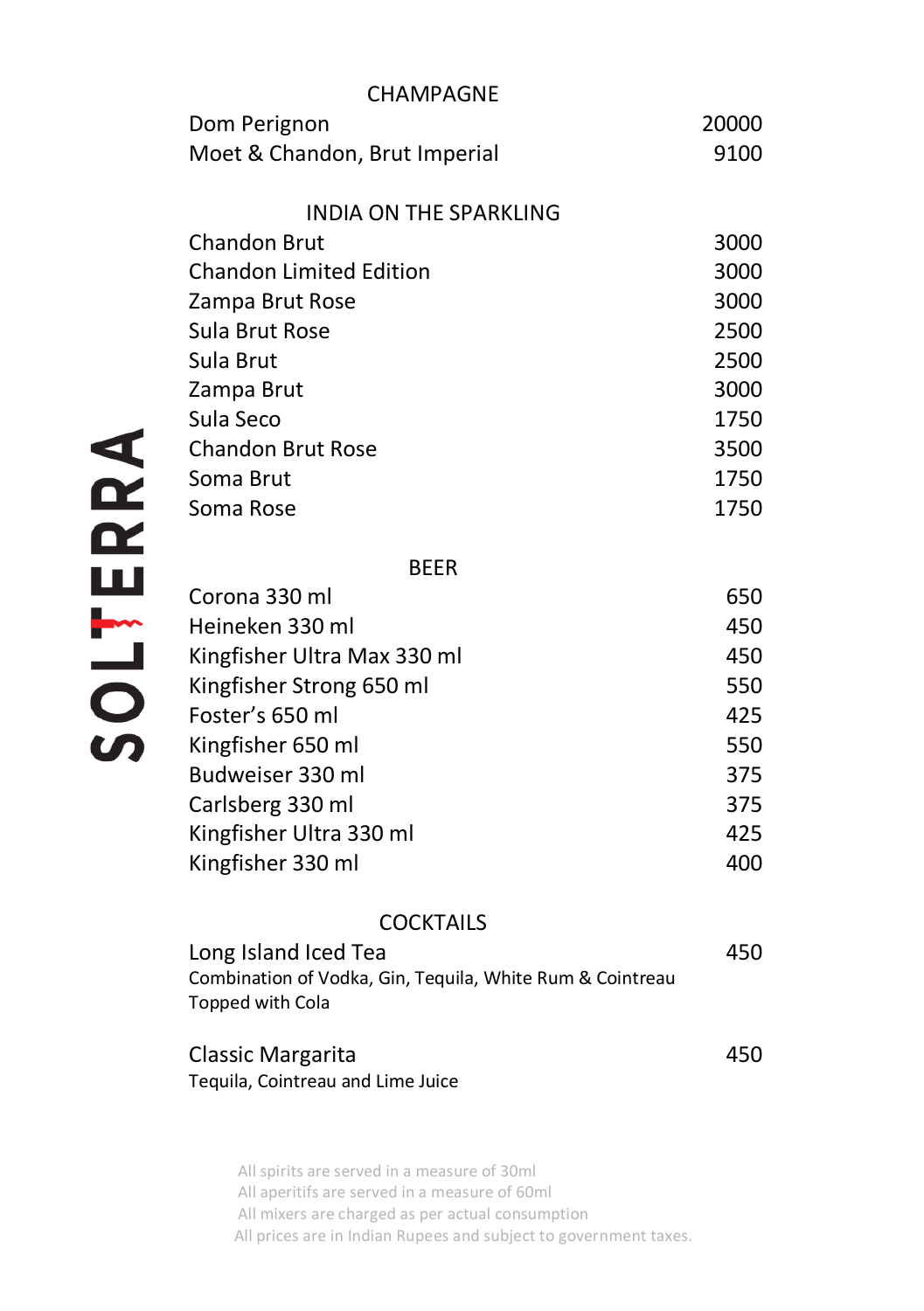| Caipiroska<br>Vodka, Lemon Chunks muddled with Mint Leaves &<br>Demerara Sugar Topped with Soda                              | 450 |
|------------------------------------------------------------------------------------------------------------------------------|-----|
| <b>Screw Driver</b><br>Vodka, Orange Juice with Ice Cubes                                                                    | 450 |
| Appletini<br>Vodka, muddled with Apple, Sugar & Lime Juice                                                                   | 450 |
| Bloody Mary<br>Vodka Infused with Salt, Pepper, Tabasco sauce, Lime Juice,<br>Worcestershire Sauce, Topped with Tomato Juice | 450 |
| Mojito<br>White Rum, Lemon Chunks muddled with Mint Leaves &<br>Sugar Topped with Soda                                       | 450 |
| Gimlet<br>Gin, Lime Cordial Topped on Crushed Ice                                                                            | 450 |
| <b>Tom Collins</b><br>Gin, Fresh Lime Juice, Sugar Syrup Topped with Soda                                                    | 450 |
| <b>Whisky Sour</b><br>A Large Measure of Whisky, Fresh Lime Juice, Angostura<br><b>Bitters and Sugar Syrup</b>               | 450 |
| <b>Black Russian</b><br>Vodka and Kahlua with Ice                                                                            | 450 |
| Cosmopolitan<br>Vodka, Cointreau and Lime Juice with Splash of Cranberry<br>Juice                                            | 450 |
| <b>Malibu Paradise</b><br>Malibu, Pineapple and Cranberry Juice                                                              | 450 |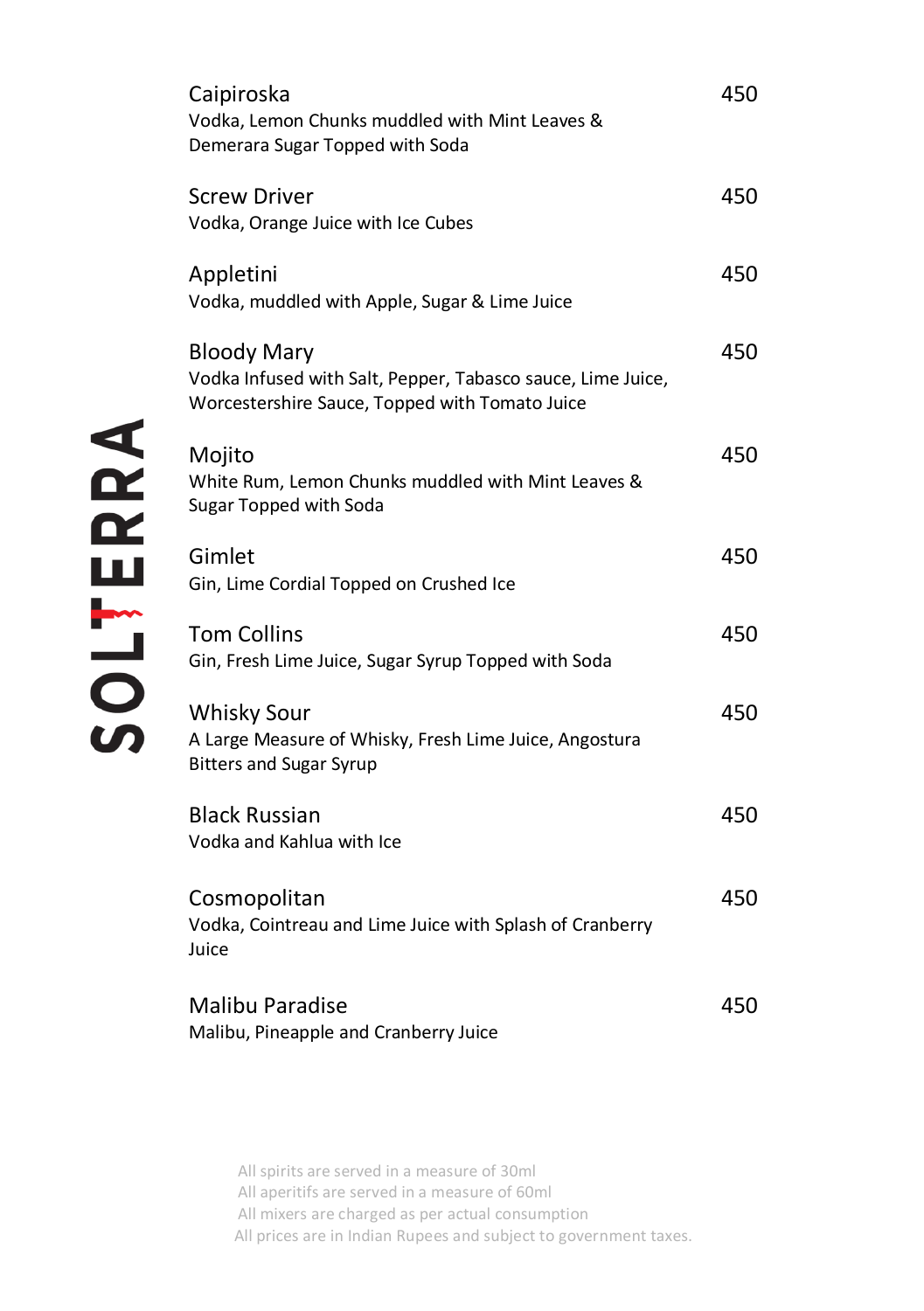|          | Bacardi Black Rum, Lime juice and Cola                                                                                     |     |
|----------|----------------------------------------------------------------------------------------------------------------------------|-----|
|          | <b>Passion Summer</b><br>Vodka, Fresh Lime Juice, Sugar Syrup Topped with<br>Lemonade                                      |     |
|          | <b>GATEWAY SPECIAL</b><br><b>SIGNATURE</b>                                                                                 |     |
|          | Kalakhatta-Tini<br>Summer Cooler, Ethnic Berries Shaken with Vodka, Sweet<br>and Tangy                                     | 475 |
|          | Guavatini<br>Tropical Fruit Flavours Inspired by Vodka, Zingy Lemon<br>and Hot Spice Mix                                   | 475 |
|          | <b>Two Roses</b><br>Rosemary and Rose Combined to Produce Exotic Flavours                                                  | 475 |
|          | <b>Gin and Ginger</b><br>Homemade Recipe, Rejuvenating and Refreshing                                                      | 475 |
| SOLTERRA | <b>Cucumber and Mint Martini</b><br>Rum muddled with Fresh Cucumber and Mint                                               | 475 |
|          | <b>DETOX</b><br><b>Capsicum and Aniseed Martini</b><br>muddled Vodka Concoction, Fragrant and Herbaceous,<br>served Frozen | 450 |
|          | <b>Basiltini</b><br>Fresh basil muddled with Gin and lemon                                                                 | 450 |

Cuba Libre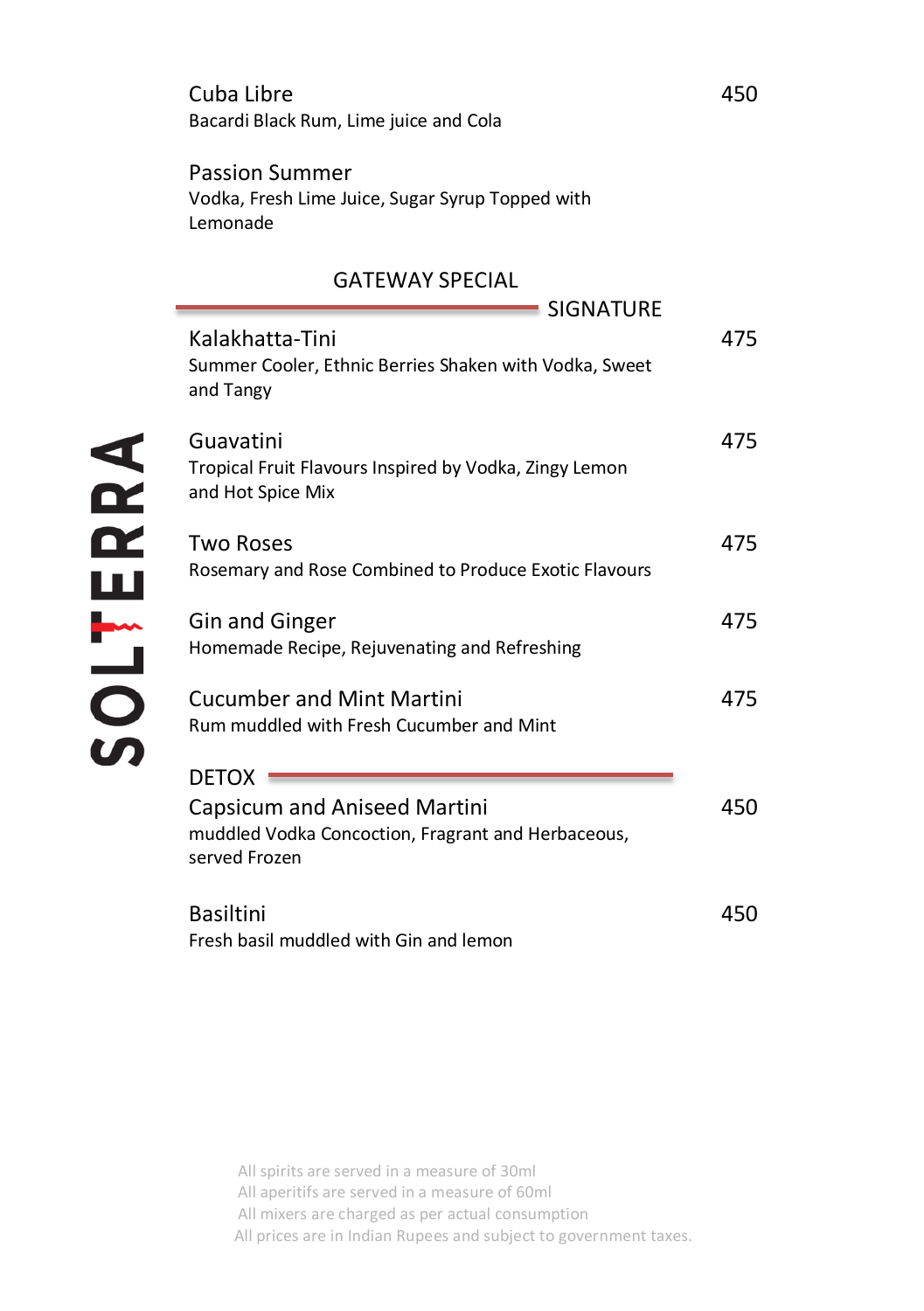# NON – ALCOHOLIC BEVERAGES

| MOCKTAIL                                                                        |     |
|---------------------------------------------------------------------------------|-----|
| <b>Fruit Punch</b><br>Assortment of Seasonal Fruit Juice Blended with Ice-cream | 350 |
| Virgin Pinacolada<br>Pineapple Juice, Coconut Milk and Vanilla Ice-cream        | 350 |
| Mint Julep<br>Khus Syrup, 7 Up, Mint Leaves and a Dash of Fresh Lime            | 350 |
| <b>GAD Glory</b><br>Khus Syrup Mixed with Pineapple Juice and Top Up with 7UP   | 350 |
| Green Apple Twist<br>Green Apple and ginger juice build up with lemonade        | 350 |
| Mango Basil<br>Mango Juice muddled with Basil Leaves Topped with<br>lemonade    | 350 |
| American Pink<br>Grapefruit Juice with Sweet and Sour build up with lemonade    | 350 |